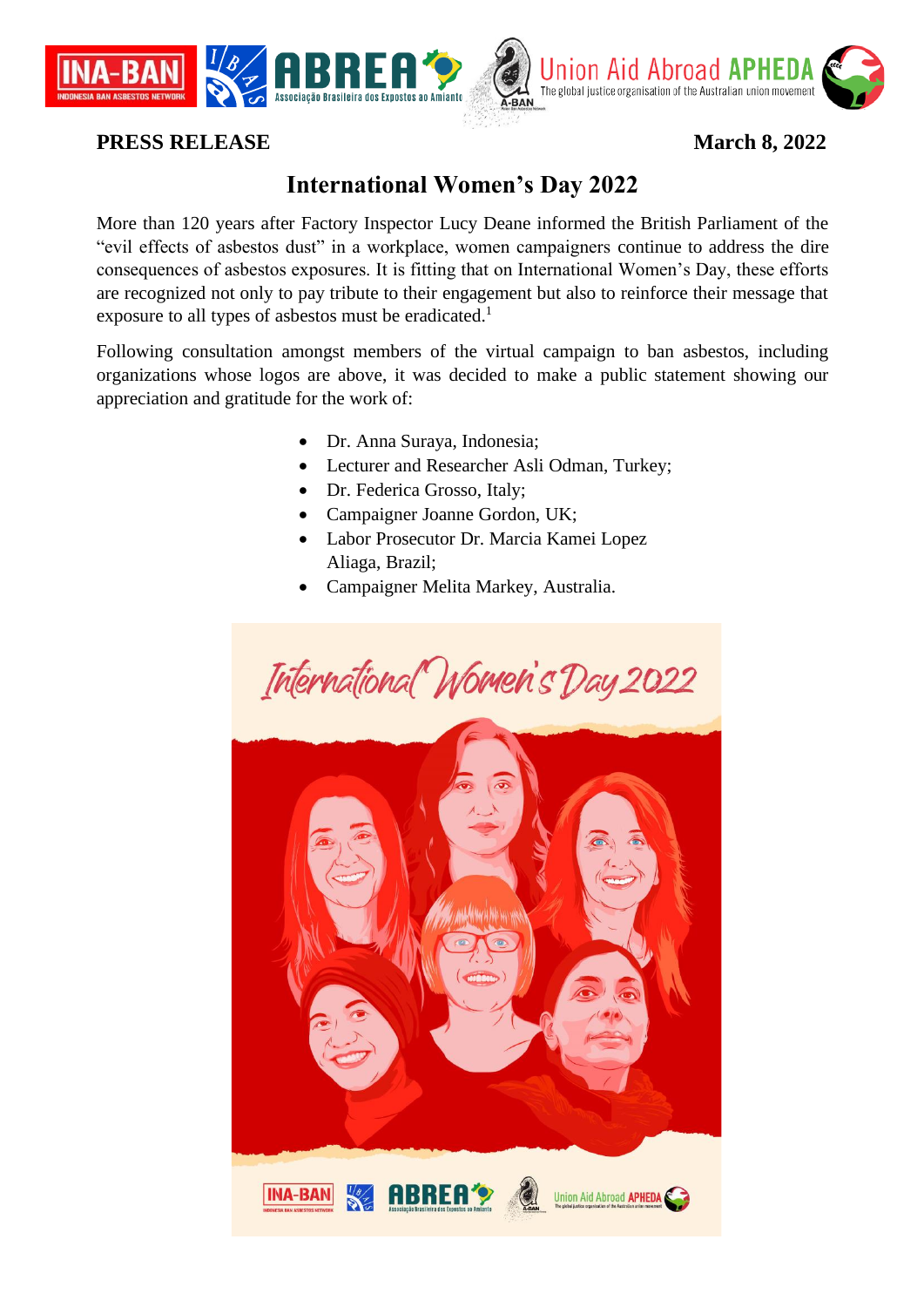In their honor, an original image was commissioned by artist Ajat Sudrajat in which they are pictured together, a feat never before achieved as they live in Asia, Latin America, Europe and Australia. Despite the distance between them, their level of commitment and active engagement somehow makes it appropriate that they be depicted together.

Commenting on this initiative, Co-Founder of the Brazilian Association of the Asbestos-Exposed (ABREA) Fernanda Giannasi said:

"From the nurses in the clinics, to the doctors in the oncology wards, the civil servants in local government and federal agencies, the lawyers at the Public Prosecutors' office, the union officials and members at trade union halls, to the courageous victims, family members, grassroots activists, journalists, authors, filmmakers and broadcasters, so many of those who have propelled the issue of asbestos injustice onto the public's consciousness in Brazil have been women. ABREA was proud to nominate their colleague and friend Dr. Marcia Kamei Lopez Aliaga for this accolade. Her persistence, intelligence and empathy have broken through bureaucratic barriers and overcome judicial obstacles which had prevented justice from being done. As the former manager of the Labor Public Ministry's National Program to Ban Asbestos, Marcia had made banning asbestos a priority, lodging legal actions against multiple companies for negligently exposing workers to asbestos. Fines issued upon their conviction were used for campaigns to support the asbestos-injured and raise asbestos awareness. Marcia, we salute you!<sup>2</sup>"

Endorsing Fernanda's comments, IBAS Coordinator Laurie Kazan-Allen added:

"Grassroots work to make manifest the global asbestos epidemic has been fundamental in convincing national governments of the urgent need to enact measures to safeguard the lives of citizens by mandating increased protections and ending consumption of a known carcinogen: asbestos. The work of medical specialists Dr. Anna Suraya and Dr. Federica Grosso has not only been life-saving for patients with asbestos-related diseases but also documented the human consequences of asbestos use in Indonesia and Italy. Campaigners Joanne Gordon and Melita Markey have marshalled support services in their local communities and throughout their countries, pioneering outreach initiatives to highlight the harsh reality of life for asbestos victims and improve access to medical treatment and compensation. The frontline advocacy of Researcher Asli Odman and Labor Prosecutor Marcia Kamei, respectively at the Turkish shipyards and in the Brazilian courts, has proved pivotal in exposing the deadly price paid by workers and local people for the profits of negligent corporations. Each one of these women is motivated by the desire to help others. They are worthy role models for the next generation of female asbestos activists and an inspiration to us all. That is surely something to celebrate."

Welcoming the well-deserved recognition of these six global leaders, Executive Officer of Australia's Union Aid Abroad Kate Lee said:

"Union Aid Abroad – APHEDA was established in 1984 by a young Australian nurse Helen McCue who had a vision of how the Australian trade union movement could help improve the lives of workers and marginalized people around the world. Thirty-eight years later, APHEDA has become a key partner in the struggle to eradicate the global asbestos hazard with a particular focus on Asia. We are proud to have worked closely with Dr Suraya and her colleagues in Indonesia and are delighted to acknowledge the work of our compatriot Melita Markey in Western Australia. We congratulate all the women who are being honored on International Women's Day with this recognition."